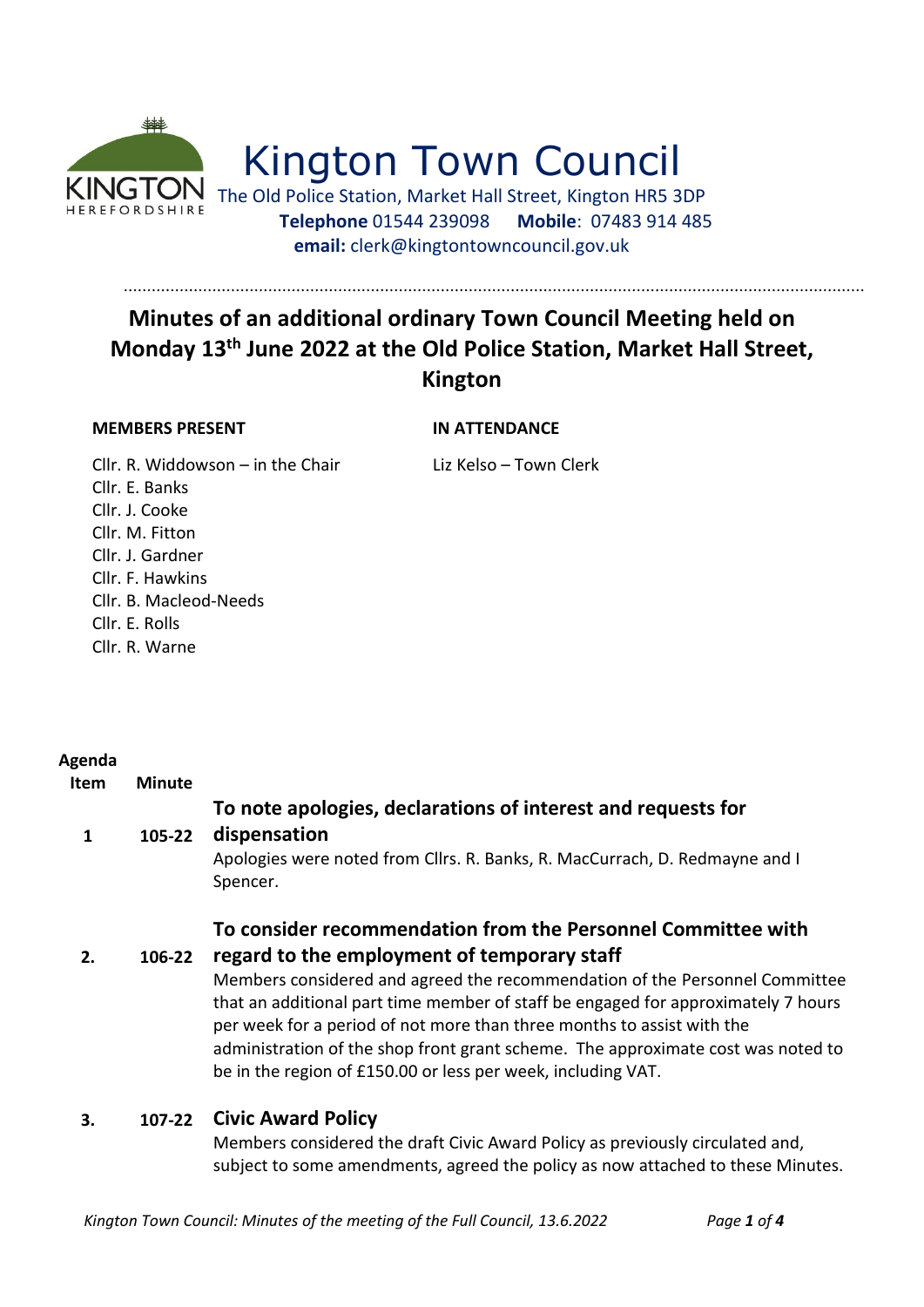The Clerk confirmed that revised nomination forms would be drafted based upon the criteria now agreed and the scheme would be relaunched later in the year. In the meantime, it was noted that the Mayor for the year 2022-2023 could, subject to agreement, nominate an award for the previous year. This will be discussed further at the next meeting.

There being no further business, the meeting was declared closed.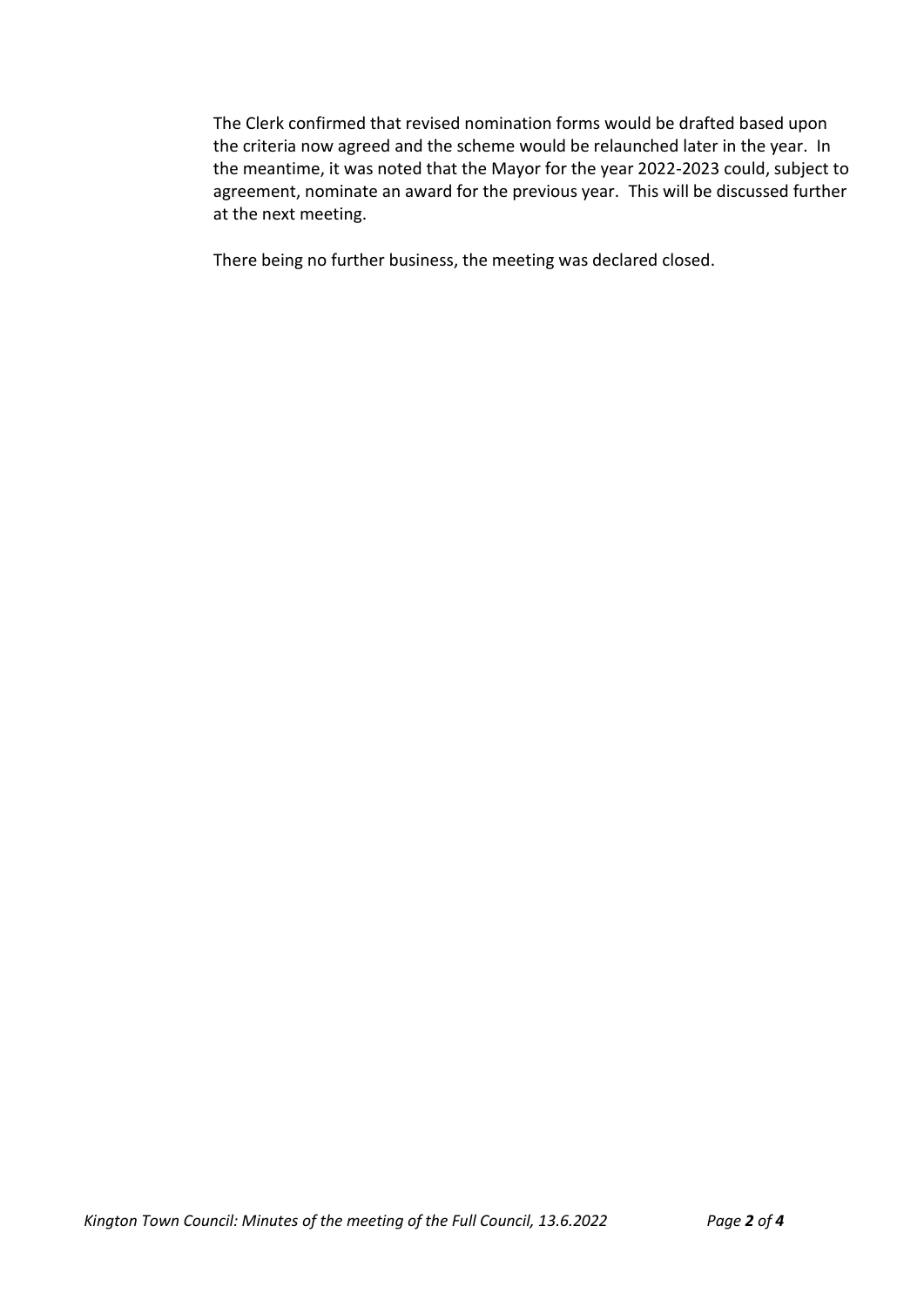# **KINGTON TOWN COUNCIL**

#### **Civic Award Policy**

#### **1. Introduction**

Kington Town Council wishes to recognise the invaluable contribution of those members of the community who have made their mark on Kington by the award of a Civic Award which will usually take place on an annual basis, at the Annual Town Meeting.

#### **2. Award Categories**

Awards will be made in one or more of the following categories each year, with no more than one award in each category:

#### • **Young Person Award**

A young person under the age of 21 who lives in Kington or is in school in Kington and has made a significant contribution to the residents of Kington through voluntary effort, achieving success or overcoming particular difficulties.

#### • **Community Award**

A resident or community group/charity, living or working in Kington who has made a significant contribution to the residents of Kington above and beyond the call of duty, achieved local success or overcome particular difficulties.

#### • **Business Award**

To be nominated by the Chamber of Trade to a local individual or organisation who has provided exceptional service to the local economy or local population to make a significant contribution to the local area

#### • **Mayor's Special Award**

To be awarded at the discretion of the retiring Mayor to a local individual (or group) who has made a significant contribution to Kington through their work, voluntary activities or achievements and provided exceptional service and dedication to the community.

#### **3. Nominations**

- a) Nominations can be made at any time during the municipal year ( $1<sup>st</sup>$  April 31<sup>st</sup> March) for award at the Annual Town Meeting to be held immediately after the end of the municipal year. In exceptional circumstances, the Town Council may resolve to make an award which is at other times during the year.
- b) Members of the public can nominate individuals or groups for the following categories:

Young Person Award Community Award